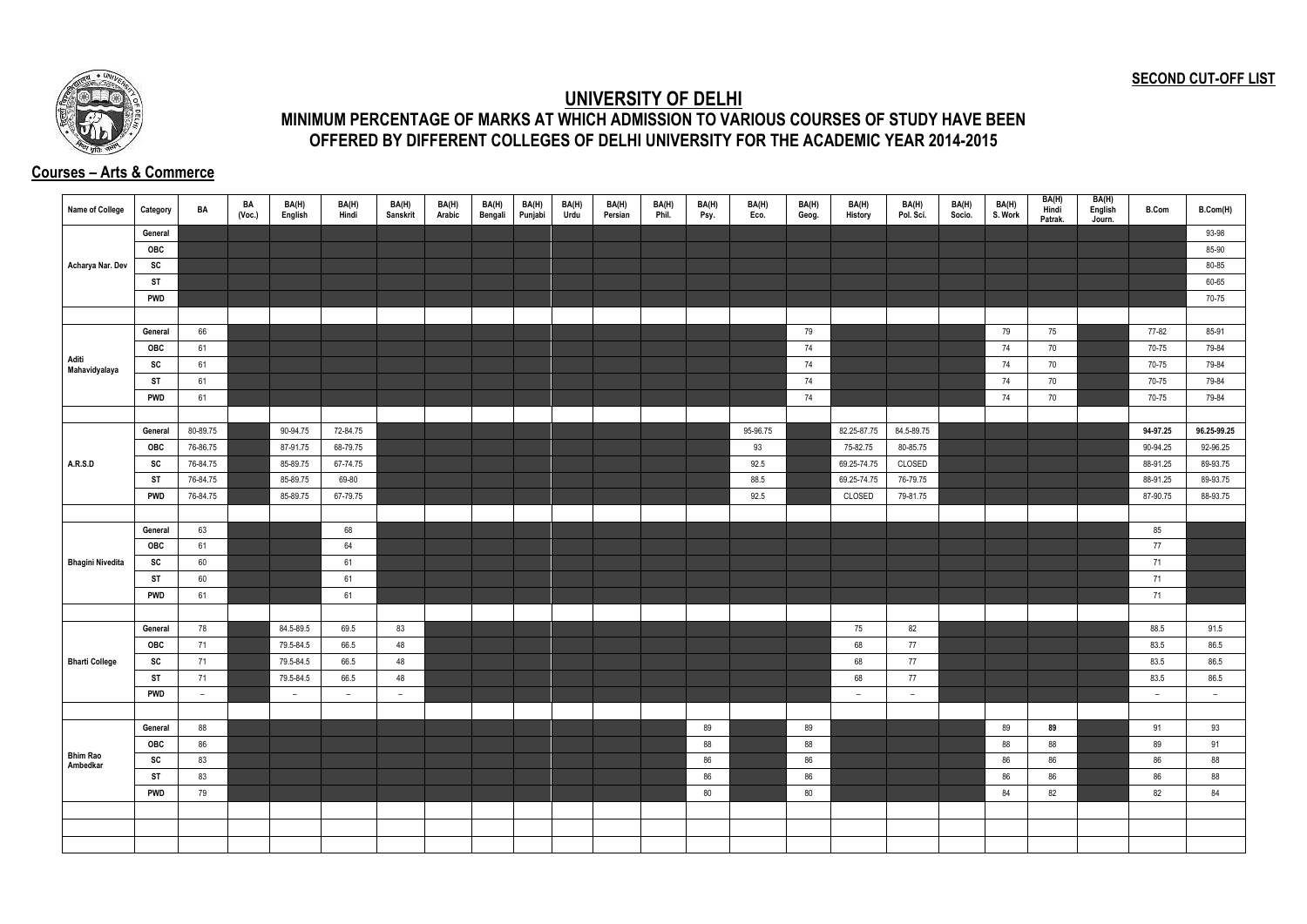| <b>Name of College</b>            | Category   | BA      | BA<br>(Voc.) | BA(H)<br>English | BA(H)<br>Hindi | BA(H)<br>Sanskrit | BA(H)<br>Arabic | BA(H)<br>Bengali | BA(H)<br>Punjabi | BA(H)<br>Urdu | BA(H)<br>Persian | BA(H)<br>Phil. | BA(H)<br>Psy. | BA(H)<br>Eco. | BA(H)<br>Geog. | BA(H)<br>History | BA(H)<br>Pol. Sci. | BA(H)<br>Socio. | BA(H)<br>S. Work | BA(H)<br>Hindi<br>Patrak. | BA(H)<br>English<br>Journ. | <b>B.Com</b> | B.Com(H)    |
|-----------------------------------|------------|---------|--------------|------------------|----------------|-------------------|-----------------|------------------|------------------|---------------|------------------|----------------|---------------|---------------|----------------|------------------|--------------------|-----------------|------------------|---------------------------|----------------------------|--------------|-------------|
|                                   | General    |         |              |                  |                |                   |                 |                  |                  |               |                  |                |               | 95.25-97.25   |                | CLOSED           |                    |                 |                  |                           |                            |              | 95.25-98.25 |
|                                   | OBC        |         |              |                  |                |                   |                 |                  |                  |               |                  |                |               | 90-92.75      |                | 69-69.75         |                    |                 |                  |                           |                            |              | 90-93.75    |
| <b>College of Voc.</b><br>Studies | SC         |         |              |                  |                |                   |                 |                  |                  |               |                  |                |               | 87-90.75      |                | 67-67.75         |                    |                 |                  |                           |                            |              | 87-90.75    |
|                                   | <b>ST</b>  |         |              |                  |                |                   |                 |                  |                  |               |                  |                |               | 87-90.75      |                | 67-67.75         |                    |                 |                  |                           |                            |              | 87-90.75    |
|                                   | <b>PWD</b> |         |              |                  |                |                   |                 |                  |                  |               |                  |                |               | 87.90.75      |                | 67-67.75         |                    |                 |                  |                           |                            |              | 87-90.75    |
|                                   |            |         |              |                  |                |                   |                 |                  |                  |               |                  |                |               |               |                |                  |                    |                 |                  |                           |                            |              |             |
|                                   | General    | 87      |              | 92-96            | 82             | 53                |                 |                  |                  |               |                  | 86             | 95            | 96.25         |                | CLOSED           | 91.5               |                 |                  |                           |                            | CLOSED       | 96          |
|                                   | OBC        | 80      |              | 90-94            | 77             | 52                |                 |                  |                  |               |                  | 80             | 89            | 92.5          |                | 86-88            | 86                 |                 |                  |                           |                            | 90           | CLOSED      |
| <b>Daulat Ram</b>                 | SC         | 80      |              | 89               | 76             | 51                |                 |                  |                  |               |                  | 80             | 88            | 86            |                | 84               | 86                 |                 |                  |                           |                            | 80           | CLOSED      |
|                                   | <b>ST</b>  | 80      |              | 89               | 76             | 51                |                 |                  |                  |               |                  | 80             | 88            | 85            |                | 86               | 86                 |                 |                  |                           |                            | 75           | 83          |
|                                   | <b>PWD</b> | 80      |              | 89               | 76             | 51                |                 |                  |                  |               |                  | 80             | 90            | 85            |                | 84               | 86                 |                 |                  |                           |                            | 70           | 83          |
|                                   |            |         |              |                  |                |                   |                 |                  |                  |               |                  |                |               |               |                |                  |                    |                 |                  |                           |                            |              |             |
|                                   | General    | 80      |              | CLOSED           |                |                   |                 |                  |                  |               |                  |                |               |               |                |                  |                    |                 |                  |                           |                            |              | CLOSED      |
|                                   | OBC        | 75      |              | 83.5             |                |                   |                 |                  |                  |               |                  |                |               |               |                |                  |                    |                 |                  |                           |                            |              | 90          |
| Deen Dayal<br>Upadhayaya          | SC         | 72      |              | 80               |                |                   |                 |                  |                  |               |                  |                |               |               |                |                  |                    |                 |                  |                           |                            |              | 83          |
|                                   | <b>ST</b>  | 72      |              | 80               |                |                   |                 |                  |                  |               |                  |                |               |               |                |                  |                    |                 |                  |                           |                            |              | 70          |
|                                   | <b>PWD</b> | 70      |              | 80               |                |                   |                 |                  |                  |               |                  |                |               |               |                |                  |                    |                 |                  |                           |                            |              | 75          |
|                                   |            |         |              |                  |                |                   |                 |                  |                  |               |                  |                |               |               |                |                  |                    |                 |                  |                           |                            |              |             |
|                                   |            |         |              |                  |                |                   |                 |                  |                  |               |                  |                |               |               |                |                  |                    |                 |                  |                           |                            |              |             |
|                                   | General    | 75-91.5 |              | 95               |                |                   |                 |                  |                  |               |                  |                |               | 95.5-96.5     |                | 85-88            | CLOSED             |                 |                  |                           | 95.5-98.5                  | 93.5-95.5    | 96-97.5     |
|                                   | <b>OBC</b> | 74-82.5 |              | 91               |                |                   |                 |                  |                  |               |                  |                |               | 91.5-92.5     |                | 80-82            | 83.75-89           |                 |                  |                           | 93.5-95                    | 90-93        | 92-93.5     |
| Delhi Coll. of Arts<br>& Com.     | SC         | 72-81.5 |              | 90               |                |                   |                 |                  |                  |               |                  |                |               | 90.5-91.5     |                | 80-82            | 81-89              |                 |                  |                           | 92.5-94.5                  | 89-92        | 91.5-93     |
|                                   | <b>ST</b>  | 72-81.5 |              | 90               |                |                   |                 |                  |                  |               |                  |                |               | 90.5-91.5     |                | 80-82            | 81-89              |                 |                  |                           | 92.5-94.5                  | 89-92        | 91.5-93     |
|                                   | <b>PWD</b> | 74-82.5 |              | 91               |                |                   |                 |                  |                  |               |                  |                |               | 91.5-92.5     |                | 80-82            | 81-89              |                 |                  |                           | 93.5-95                    | 90-93        | 92-93.5     |
|                                   |            |         |              |                  |                |                   |                 |                  |                  |               |                  |                |               |               |                |                  |                    |                 |                  |                           |                            |              |             |
|                                   | General    | 76      |              | 87               | 68             | 50                |                 |                  |                  |               |                  |                |               | 91            |                | 76               | 80                 |                 |                  |                           |                            |              | CLOSED      |
|                                   | <b>OBC</b> | 68      |              | 82               | 64             | 48                |                 |                  |                  |               |                  |                |               | 83            |                | 68               | 72                 |                 |                  |                           |                            |              | 84          |
| Deshbandhu                        | SC         | 65      |              | 76               | 63             | 45                |                 |                  |                  |               |                  |                |               | 72            |                | 65               | 71                 |                 |                  |                           |                            |              | 73          |
|                                   | <b>ST</b>  | 65      |              | 76               | 59             | 45                |                 |                  |                  |               |                  |                |               | 70            |                | 65               | 71                 |                 |                  |                           |                            |              | 67          |
|                                   | <b>PWD</b> | 65      |              | 84               | 65             | 45                |                 |                  |                  |               |                  |                |               | 80            |                | 65               | 71                 |                 |                  |                           |                            |              | 89          |
|                                   |            |         |              |                  |                |                   |                 |                  |                  |               |                  |                |               |               |                |                  |                    |                 |                  |                           |                            |              |             |
|                                   | General    | 73      |              | CLOSED           | 65             |                   |                 |                  |                  |               |                  |                |               |               |                |                  | 83                 |                 |                  |                           |                            | 89           | 91.5        |
|                                   | OBC        | 65      |              | 75               | 60             |                   |                 |                  |                  |               |                  |                |               |               |                |                  | 77                 |                 |                  |                           |                            | 80           | 82          |
| Ramanujan                         | SC         | 60      |              | 70               | 60             |                   |                 |                  |                  |               |                  |                |               |               |                |                  | 70                 |                 |                  |                           |                            | 75           | 78          |
|                                   | <b>ST</b>  | 55      |              | 65               | 55             |                   |                 |                  |                  |               |                  |                |               |               |                |                  | 65                 |                 |                  |                           |                            | 65           | 65          |
|                                   | <b>PWD</b> | 55      |              | 70               | 60             |                   |                 |                  |                  |               |                  |                |               |               |                |                  | 70                 |                 |                  |                           |                            | 70           | 72          |
|                                   |            |         |              |                  |                |                   |                 |                  |                  |               |                  |                |               |               |                |                  |                    |                 |                  |                           |                            |              |             |
|                                   | General    | 78      |              | CLOSED           | 69             |                   |                 |                  |                  |               |                  |                |               | CLOSED        | CLOSED         | CLOSED           | CLOSED             |                 |                  |                           |                            | CLOSED       | CLOSED      |
|                                   | OBC        | 65      |              | 78               | 62             |                   |                 |                  |                  |               |                  |                |               | CLOSED        | CLOSED         | 70               | CLOSED             |                 |                  |                           |                            | 85           | 85          |
| <b>Dyal Singh</b>                 | SC         | 60      |              | 75               | CLOSED         |                   |                 |                  |                  |               |                  |                |               | 75            | CLOSED         | CLOSED           | CLOSED             |                 |                  |                           |                            | 78           | 80          |
|                                   | <b>ST</b>  | 55      |              | 75               | 50             |                   |                 |                  |                  |               |                  |                |               | 72            | CLOSED         | CLOSED           | CLOSED             |                 |                  |                           |                            | 75           | 70          |
|                                   | <b>PWD</b> | 50      |              | 65               | CLOSED         |                   |                 |                  |                  |               |                  |                |               | 70            | CLOSED         | 50               | 50                 |                 |                  |                           |                            | 65           | 65          |
|                                   |            |         |              |                  |                |                   |                 |                  |                  |               |                  |                |               |               |                |                  |                    |                 |                  |                           |                            |              |             |
|                                   |            |         |              |                  |                |                   |                 |                  |                  |               |                  |                |               |               |                |                  |                    |                 |                  |                           |                            |              |             |
|                                   |            |         |              |                  |                |                   |                 |                  |                  |               |                  |                |               |               |                |                  |                    |                 |                  |                           |                            |              |             |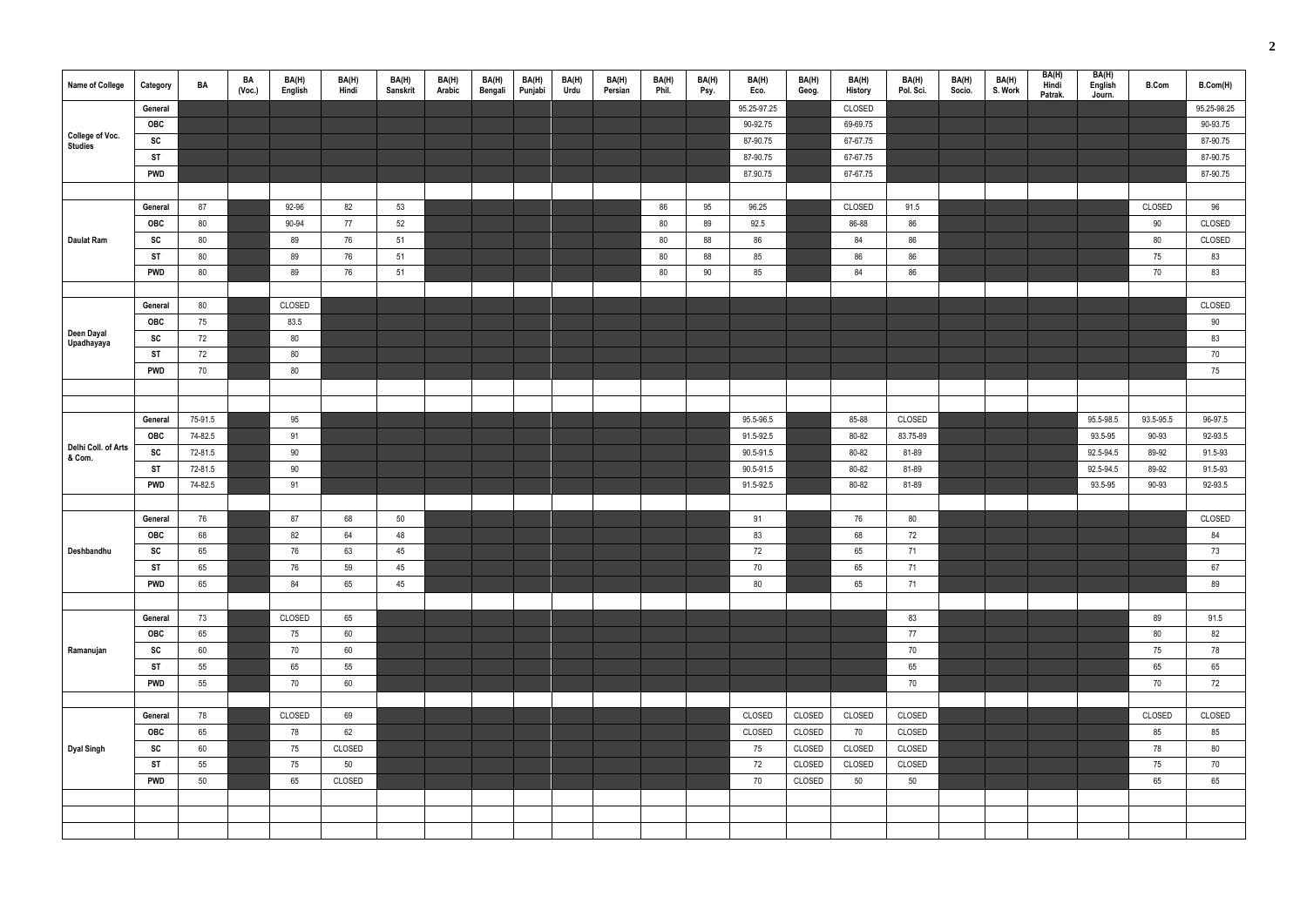| Name of College   | Category   | BA         | BA<br>(Voc.) | BA(H)<br>English | BA(H)<br>Hindi | BA(H)<br><b>Sanskrit</b> | BA(H)<br>Arabic | BA(H)<br>Bengali | BA(H)<br>Punjabi | BA(H)<br>Urdu | BA(H)<br>Persian | BA(H)<br>Phil. | BA(H)<br>Psy. | BA(H)<br>Eco. | BA(H)<br>Geog. | BA(H)<br><b>History</b> | BA(H)<br>Pol. Sci. | BA(H)<br>Socio. | BA(H)<br>S. Work | BA(H)<br>Hindi<br>Patrak. | BA(H)<br>English<br>Journ. | <b>B.Com</b>             | B.Com(H)    |
|-------------------|------------|------------|--------------|------------------|----------------|--------------------------|-----------------|------------------|------------------|---------------|------------------|----------------|---------------|---------------|----------------|-------------------------|--------------------|-----------------|------------------|---------------------------|----------------------------|--------------------------|-------------|
|                   |            |            |              |                  |                |                          |                 |                  |                  |               |                  |                |               |               |                |                         |                    |                 |                  |                           |                            |                          |             |
|                   | General    | 77         | 81-83        | 86               |                |                          |                 |                  |                  |               |                  |                |               |               |                |                         | 79                 |                 |                  |                           |                            | 89                       | 91          |
|                   | <b>OBC</b> | 72         | 76-78        | 81               |                |                          |                 |                  |                  |               |                  |                |               |               |                |                         | 74                 |                 |                  |                           |                            | 84                       | 86          |
| Dyal Singh (Eve.) | SC         | 72         | 78-80        | 81               |                |                          |                 |                  |                  |               |                  |                |               |               |                |                         | 75                 |                 |                  |                           |                            | $\overline{\phantom{m}}$ | 86          |
|                   | <b>ST</b>  | 72         | 78-80        | 81               |                |                          |                 |                  |                  |               |                  |                |               |               |                |                         | 75                 |                 |                  |                           |                            | $\overline{\phantom{m}}$ | 86          |
|                   | <b>PWD</b> | 73         | 78-80        | 81               |                |                          |                 |                  |                  |               |                  |                |               |               |                |                         | 75                 |                 |                  |                           |                            | $\overline{\phantom{0}}$ | 86          |
|                   |            |            |              |                  |                |                          |                 |                  |                  |               |                  |                |               |               |                |                         |                    |                 |                  |                           |                            |                          |             |
|                   | General    | 83.5-87.5  |              | CLOSED           | CLOSED         | 45                       |                 |                  |                  |               |                  | 84-88          | CLOSED        |               |                | CLOSED                  | CLOSED             |                 |                  |                           |                            | 94                       | CLOSED      |
|                   | <b>OBC</b> | 77-81      |              | CLOSED           | CLOSED         | 40.5                     |                 |                  |                  |               |                  | 74-78          | CLOSED        |               |                | 79-84                   | 84-89              |                 |                  |                           |                            | 86.5                     | CLOSED      |
| Gargi             | SC         | 70         |              | CLOSED           | CLOSED         | 40.5                     |                 |                  |                  |               |                  | 72             | CLOSED        |               |                | CLOSED                  | CLOSED             |                 |                  |                           |                            | 73                       | CLOSED      |
|                   | <b>ST</b>  | 70         |              | CLOSED           | 62             | 40.5                     |                 |                  |                  |               |                  | 72             | CLOSED        |               |                | CLOSED                  | CLOSED             |                 |                  |                           |                            | 65                       | 75          |
|                   | <b>PWD</b> | 59         |              | 59               | 59             | 45                       |                 |                  |                  |               |                  | 59             | CLOSED        |               |                | 59                      | 59                 |                 |                  |                           |                            | 59                       | 59          |
|                   |            |            |              |                  |                |                          |                 |                  |                  |               |                  |                |               |               |                |                         |                    |                 |                  |                           |                            |                          |             |
|                   | General    | 90-95.75   |              | 95.5-96.5        | 82.5-87.5      | 66-71                    |                 |                  |                  |               |                  |                |               | 96.75-97.75   |                | 94-96                   |                    |                 |                  |                           |                            |                          | 97-99       |
|                   | OBC        | 89.75-94.5 |              | 93-95            | 82-87          | 64-69                    |                 |                  |                  |               |                  |                |               | 94.25-95.25   |                | 90-92                   |                    |                 |                  |                           |                            |                          | 95-97       |
| Hans Raj          | SC         | 88.5-91.5  |              | 90.5-93          | 82-87          | 63-68                    |                 |                  |                  |               |                  |                |               | 93.75-94.75   |                | 87.75-89.75             |                    |                 |                  |                           |                            |                          | 92.25-94.25 |
|                   | <b>ST</b>  | 89-92      |              | 90.5-93          | 82-87          | 63-68                    |                 |                  |                  |               |                  |                |               | 93-94         |                | 88-90                   |                    |                 |                  |                           |                            |                          | 86.75-88.75 |
|                   | <b>PWD</b> | 89.5-94.5  |              | 93.5-96          | 82-87          | 63-68                    |                 |                  |                  |               |                  |                |               | 94.5-95.5     |                | CLOSED                  |                    |                 |                  |                           |                            |                          | 89.5-96.75  |
|                   |            |            |              |                  |                |                          |                 |                  |                  |               |                  |                |               |               |                |                         |                    |                 |                  |                           |                            |                          |             |
|                   | General    |            |              | 96.5-98          | CLOSED         | CLOSED                   |                 |                  |                  |               |                  | 93-97          |               | 97.75-98-75   |                | CLOSED                  | CLOSED             | 95.5-97.5       |                  |                           |                            |                          | 97-99.5     |
|                   | OBC        |            |              | 94-96            | 82-84          | 60-72                    |                 |                  |                  |               |                  | 91-95          |               | CLOSED        |                | 93.75-96.25             | 93.75-96.25        | 92-94           |                  |                           |                            |                          | 94.75-97.25 |
| Hindu             | SC         |            |              | CLOSED           | 80             | 60                       |                 |                  |                  |               |                  | 90.5           |               | CLOSED        |                | 93                      | 92                 | 93              |                  |                           |                            |                          | 92.75       |
|                   | <b>ST</b>  |            |              | CLOSED           | 80             | 60                       |                 |                  |                  |               |                  | 90.5           |               | 91.75         |                | CLOSED                  | CLOSED             | 96              |                  |                           |                            |                          | 88.75       |
|                   | <b>PWD</b> |            |              | CLOSED           | CLOSED         | 60                       |                 |                  |                  |               |                  | 90.5           |               | 95.5          |                | 91.5                    | CLOSED             | 96              |                  |                           |                            |                          | 94.75       |
|                   |            |            |              |                  |                |                          |                 |                  |                  |               |                  |                |               |               |                |                         |                    |                 |                  |                           |                            |                          |             |
|                   | General    | 86-91      |              | CLOSED           | 81             | 55                       |                 |                  |                  |               |                  | 86             | 96.25         | 96            |                | CLOSED                  | 92                 |                 |                  |                           |                            |                          | CLOSED      |
|                   | <b>OBC</b> | 82-87      |              | 89.5             | 78             | 53                       |                 |                  |                  |               |                  | 82             | 92            | 91            |                | 89-91                   | 86.5               |                 |                  |                           |                            |                          | 92.75       |
| I.P. College      | SC         | 80-85      |              | 84.5             | 78             | 53                       |                 |                  |                  |               |                  | 80             | 92            | 89            |                | 87                      | 85                 |                 |                  |                           |                            |                          | 85          |
|                   | <b>ST</b>  | 80-85      |              | CLOSED           | 78             | 53                       |                 |                  |                  |               |                  | 80             | 92            | 88            |                | 87.75                   | 85                 |                 |                  |                           |                            |                          | 75.5        |
|                   | <b>PWD</b> | 80-85      |              | 84               | 79             | 53                       |                 |                  |                  |               |                  | 80             | 94            | 91            |                | 89                      | 88                 |                 |                  |                           |                            |                          | 87          |
|                   |            |            |              |                  |                |                          |                 |                  |                  |               |                  |                |               |               |                |                         |                    |                 |                  |                           |                            |                          |             |
|                   | General    | 72-82      |              | 89-94            | 69             | 48                       |                 |                  |                  |               |                  | 79             |               | 94.5          |                | 78-82                   | 87-92              | 81-84           |                  |                           |                            | 93                       | 94.5        |
| Janki Devi        | OBC        | 68-72      |              | 85               | 67             | 45                       |                 |                  |                  |               |                  | 75             |               | 91            |                | 76-80                   | 80-85              | 80              |                  |                           |                            | 90                       | 91.5        |
| Memorial          | SC         | 65-70      |              | 82               | 64             | 45                       |                 |                  |                  |               |                  | 71             |               | 88            |                | 69-73                   | CLOSED             | 75              |                  |                           |                            | 88                       | 89.5        |
|                   | <b>ST</b>  | 65-70      |              | 82               | 64             | 45                       |                 |                  |                  |               |                  | 71             |               | 88            |                | 69-73                   | 78-80              | 75              |                  |                           |                            | 88                       | 89.5        |
|                   | <b>PWD</b> | 65-70      |              | 82               | 64             | 45                       |                 |                  |                  |               |                  | 71             |               | 88            |                | 69-73                   | 75-80              | 75              |                  |                           |                            | 88                       | 89.5        |
|                   |            |            |              |                  |                |                          |                 |                  |                  |               |                  |                |               |               |                |                         |                    |                 |                  |                           |                            |                          |             |
|                   | General    | 71-76      |              | 89               | 72             | 45                       |                 |                  |                  |               |                  |                |               | 94            |                | 77-82                   | 79.5-84.5          |                 |                  |                           | 93                         | 89                       | 93.5        |
|                   | OBC        | 69-74      |              | 82               | 67             | 45                       |                 |                  |                  |               |                  |                |               | 89            |                | 70-75                   | 72.5-77.5          |                 |                  |                           | 89                         | 83                       | 88          |
| Kalindi           | SC         | 67-72      |              | 79               | 65             | 45                       |                 |                  |                  |               |                  |                |               | 84            |                | 68-70                   | 71.5-76.5          |                 |                  |                           | 87                         | 82                       | 84          |
|                   | <b>ST</b>  | 67-72      |              | 80               | 65             | 45                       |                 |                  |                  |               |                  |                |               | 84            |                | 68-70                   | 71.5-76.5          |                 |                  |                           | 87                         | 82                       | 84          |
|                   | <b>PWD</b> | 67-72      |              | 80               | 65             | 45                       |                 |                  |                  |               |                  |                |               | 84            |                | 68-70                   | 71.5-76.5          |                 |                  |                           | 87                         | 82                       | 84          |
|                   |            |            |              |                  |                |                          |                 |                  |                  |               |                  |                |               |               |                |                         |                    |                 |                  |                           |                            |                          |             |
|                   |            |            |              |                  |                |                          |                 |                  |                  |               |                  |                |               |               |                |                         |                    |                 |                  |                           |                            |                          |             |
|                   |            |            |              |                  |                |                          |                 |                  |                  |               |                  |                |               |               |                |                         |                    |                 |                  |                           |                            |                          |             |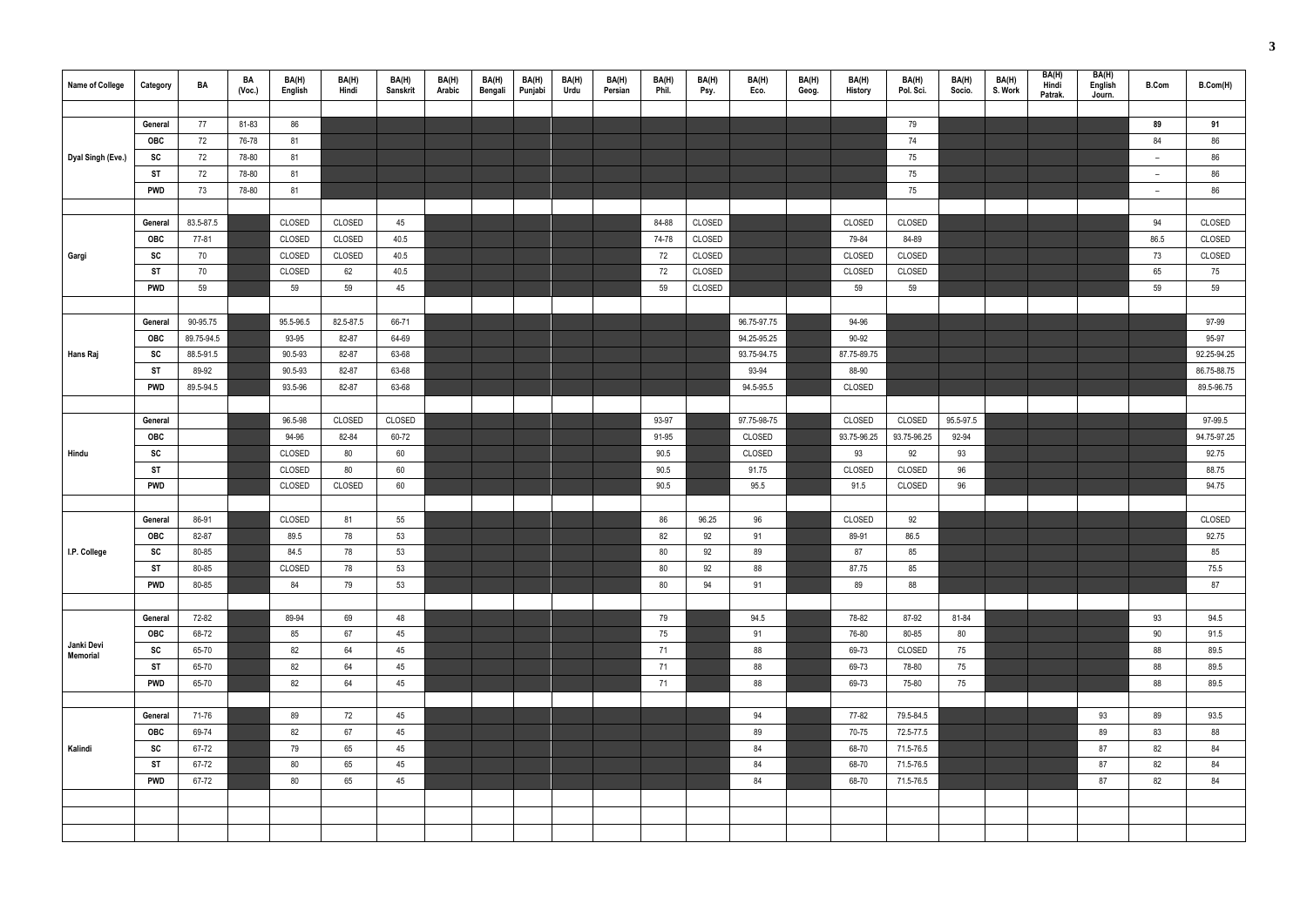| <b>Name of College</b>  | Category   | BA       | BA<br>(Vec.) | BA(H)<br>English | BA(H)<br>Hindi | BA(H)<br><b>Sanskrit</b> | BA(H)<br>Arabic | BA(H)<br>Bengali | BA(H)<br>Punjabi | BA(H)<br>Urdu | BA(H)<br>Persian | BA(H)<br>Phil. | BA(H)<br>Psy. | BA(H)<br>Eco. | BA(H)<br>Geog. | BA(H)<br>History | BA(H)<br>Pol. Sci. | BA(H)<br>Socio. | BA(H)<br>S. Work | BA(H)<br>Hindi<br>Patrak. | BA(H)<br>English<br>Journ. | <b>B.Com</b> | B.Com(H)  |
|-------------------------|------------|----------|--------------|------------------|----------------|--------------------------|-----------------|------------------|------------------|---------------|------------------|----------------|---------------|---------------|----------------|------------------|--------------------|-----------------|------------------|---------------------------|----------------------------|--------------|-----------|
|                         | General    | 83-89    |              | CLOSED           | 72             | 53-58                    |                 |                  |                  |               |                  | 86             | CLOSED        | 96-98.25      | CLOSED         | CLOSED           | CLOSED             | CLOSED          |                  |                           | CLOSED                     | 93-95        | 95-97     |
|                         | <b>OBC</b> | 78-84    |              | CLOSED           | 65             | 48-53                    |                 |                  |                  |               |                  | 82             | 85-88         | 91-93.25      | 87-89          | 81-87            | 85-88              | 80-86           |                  |                           | 88-90                      | 90-92        | 92-94     |
| Kamala Nehru            | SC         | 78-84    |              | 83.5-90.5        | 65             | 48-53                    |                 |                  |                  |               |                  | 81             | 85-88         | 90-92.25      | 86-88          | 79-85            | 83-86              | 80-86           |                  |                           | 89-91                      | 89-91        | 91-93     |
|                         | <b>ST</b>  | 78-84    |              | 83.5-90.5        | 65             | 48-53                    |                 |                  |                  |               |                  | 81             | 85-88         | 90-92.25      | 86-88          | 79-85            | 83-86              | 80-86           |                  |                           | 89-91                      | 89-91        | 91-93     |
|                         | <b>PWD</b> | 77-83    |              | 82.5-89.5        | 64             | 45                       |                 |                  |                  |               |                  | 80             | 80-83         | 88-90.25      | 84-86          | 74-80            | 82-85              | 79-85           |                  |                           | 85.5-90                    | 88-90        | 90-92     |
|                         |            |          |              |                  |                |                          |                 |                  |                  |               |                  |                |               |               |                |                  |                    |                 |                  |                           |                            |              |           |
|                         | General    |          |              |                  |                |                          |                 |                  |                  |               |                  |                | CLOSED        |               |                |                  |                    |                 |                  |                           |                            |              | 96-97     |
|                         | OBC        |          |              |                  |                |                          |                 |                  |                  |               |                  |                | 84            |               |                |                  |                    |                 |                  |                           |                            |              | 93-94     |
| Keshav<br>Mahavidyalaya | SC         |          |              |                  |                |                          |                 |                  |                  |               |                  |                | 80            |               |                |                  |                    |                 |                  |                           |                            |              | 86-87     |
|                         | <b>ST</b>  |          |              |                  |                |                          |                 |                  |                  |               |                  |                | 78            |               |                |                  |                    |                 |                  |                           |                            |              | 80-81     |
|                         | <b>PWD</b> |          |              |                  |                |                          |                 |                  |                  |               |                  |                | 84            |               |                |                  |                    |                 |                  |                           |                            |              | 80-81     |
|                         |            |          |              |                  |                |                          |                 |                  |                  |               |                  |                |               |               |                |                  |                    |                 |                  |                           |                            |              |           |
|                         | General    | CLOSED   |              | CLOSED           | 82-85          | CLOSED                   |                 | 59.5             |                  | CLOSED        |                  |                |               | CLOSED        | 94.25-97       | CLOSED           | CLOSED             |                 |                  |                           |                            | CLOSED       | CLOSED    |
|                         | <b>OBC</b> | CLOSED   |              | CLOSED           | 77-80          | CLOSED                   |                 | 58               |                  | 45-60         |                  |                |               | CLOSED        | 92-95          | 89.75-94.75      | CLOSED             |                 |                  |                           |                            | 92-93        | 93-95     |
| Kirori Mal              | SC         | 85       |              | CLOSED           | 76-80          | CLOSED                   |                 | 58               |                  | 40-50         |                  |                |               | 91.5-92       | CLOSED         | 88.75-89         | CLOSED             |                 |                  |                           |                            | 89-90        | 91-92     |
|                         | <b>ST</b>  | 85       |              | CLOSED           | 75-80          | 47-50                    |                 | 58               |                  | 40-50         |                  |                |               | 90-91         | CLOSED         | 88.75-89         | CLOSED             |                 |                  |                           |                            | 89-90        | 91-92     |
|                         | <b>PWD</b> | 82       |              | 87-88            | CLOSED         | 47-50                    |                 | 56               |                  | 40-50         |                  |                |               | 90.5-91       | CLOSED         | 88.75-89         | CLOSED             |                 |                  |                           |                            | 91-92        | 92-93     |
|                         |            |          |              |                  |                |                          |                 |                  |                  |               |                  |                |               |               |                |                  |                    |                 |                  |                           |                            |              |           |
|                         | General    | CLOSED   |              | 96.5             | CLOSED         | 53                       |                 |                  |                  |               |                  | CLOSED         | CLOSED        | 97.25         |                | 95.25            | 96.5               | 95.25           |                  |                           | 94                         |              | 97.25     |
|                         | <b>OBC</b> | 93       |              | 95.5             | 78.5           | 52.5                     |                 |                  |                  |               |                  | 89.75          | 93.25         | 95.5          |                | 93               | 94                 | 93.5            |                  |                           | 93.75                      |              | 95.75     |
| <b>Lady Shri Ram</b>    | SC         | 92.5     |              | 94.25            | 78.5           | 52.5                     |                 |                  |                  |               |                  | 87.75          | 91.75         | 94            |                | 91               | 92.5               | 91              |                  |                           | 92.5                       |              | 94.5      |
|                         | <b>ST</b>  | 92.5     |              | 94               | 76.5           | 45                       |                 |                  |                  |               |                  | 88.75          | 93.25         | 89.75         |                | 92.75            | 94                 | 93              |                  |                           | 92.75                      |              | 91.25     |
|                         | <b>PWD</b> | 91.5     |              | 94               | 78.75          | 52.75                    |                 |                  |                  |               |                  | 86.75          | 90.25         | 90            |                | 86               | 88.25              | 89.25           |                  |                           | 90.25                      |              | 92.25     |
|                         |            |          |              |                  |                |                          |                 |                  |                  |               |                  |                |               |               |                |                  |                    |                 |                  |                           |                            |              |           |
|                         | General    | 70-74.75 |              | 70-89.75         | 70             | 50                       |                 |                  |                  |               |                  | 69             |               | CLOSED        |                | 74-75.75         | CLOSED             |                 |                  |                           |                            | 89-91.75     | CLOSED    |
|                         | <b>OBC</b> | 68-72.75 |              | 65-85            | 68             | 45                       |                 |                  |                  |               |                  | 60             |               | 86            |                | 67-70.75         | 74-76.75           |                 |                  |                           |                            | 85-86.75     | 87-88.75  |
| Lakshmi Bai             | SC         | 68-72.75 |              | 80               | 68             | 45                       |                 |                  |                  |               |                  | 60             |               | 83            |                | 64-67.75         | 73-74.75           |                 |                  |                           |                            | 83-86.75     | 85-88.75  |
|                         | <b>ST</b>  | 68-72.75 |              | 80               | 68             | 45                       |                 |                  |                  |               |                  | 60             |               | 83            |                | 67-70.75         | 70-74.75           |                 |                  |                           |                            | 83-86.75     | 85-88.75  |
|                         | <b>PWD</b> | 68-72.75 |              | 80               | $ \,$          | 45                       |                 |                  |                  |               |                  | 60             |               | 83            |                | 67-70.75         | 70                 |                 |                  |                           |                            | 85-86.75     | 87-88.75  |
|                         |            |          |              |                  |                |                          |                 |                  |                  |               |                  |                |               |               |                |                  |                    |                 |                  |                           |                            |              |           |
|                         | General    | 83       |              | 90-92            | 80             |                          |                 |                  |                  |               |                  |                |               |               |                |                  | 84.5-89.5          |                 |                  |                           | 94                         |              | 95-98     |
|                         | OBC        | 79       |              | 85-87            | 77             |                          |                 |                  |                  |               |                  |                |               |               |                |                  | 81                 |                 |                  |                           | 89                         |              | 90        |
| Maharaja                | SC         | 79       |              | 85-87            | 77             |                          |                 |                  |                  |               |                  |                |               |               |                |                  | 81                 |                 |                  |                           | 89                         |              | 85        |
| Agrasen                 | <b>ST</b>  | 79       |              | 85-87            | 77             |                          |                 |                  |                  |               |                  |                |               |               |                |                  | 81                 |                 |                  |                           | 88                         |              | 85        |
|                         | <b>PWD</b> | 79       |              | 85-87            | 77             |                          |                 |                  |                  |               |                  |                |               |               |                |                  | 81                 |                 |                  |                           | 89                         |              | 85        |
|                         |            |          |              |                  |                |                          |                 |                  |                  |               |                  |                |               |               |                |                  |                    |                 |                  |                           |                            |              |           |
|                         | General    | 62       |              | 90-92            | 73             | 50                       |                 |                  |                  |               |                  |                |               | CLOSED        |                | CLOSED           | CLOSED             | CLOSED          |                  |                           |                            | 92.5-94      | 95-97     |
|                         | OBC        | 62-73    |              | 86               | 65             | 45                       |                 |                  |                  |               |                  |                |               | 89            |                | 68-73            | CLOSED             | 70              |                  |                           |                            | 83.5-85.5    | 84.5-86.5 |
| Maitreyi                | SC         | 60-73    |              | 86               | 65             | 45                       |                 |                  |                  |               |                  |                |               | 88.5          |                | 73-78            | CLOSED             | 72              |                  |                           |                            | 83.5-85.5    | 84.5-86.5 |
|                         | <b>ST</b>  | 60-73    |              | 86               | 65             | 45                       |                 |                  |                  |               |                  |                |               | 88.5          |                | 73-78            | 77-82              | 72              |                  |                           |                            | 83.5-85.5    | 84.5-86.5 |
|                         | PWD        | 60-68    |              | 86               | 65             | 45                       |                 |                  |                  |               |                  |                |               | 88.75         |                | 73-78            | 75-77              | 72              |                  |                           |                            | 83.5-85.5    | 84.5-86.5 |
|                         |            |          |              |                  |                |                          |                 |                  |                  |               |                  |                |               |               |                |                  |                    |                 |                  |                           |                            |              |           |
|                         |            |          |              |                  |                |                          |                 |                  |                  |               |                  |                |               |               |                |                  |                    |                 |                  |                           |                            |              |           |
|                         |            |          |              |                  |                |                          |                 |                  |                  |               |                  |                |               |               |                |                  |                    |                 |                  |                           |                            |              |           |
|                         |            |          |              |                  |                |                          |                 |                  |                  |               |                  |                |               |               |                |                  |                    |                 |                  |                           |                            |              |           |
|                         |            |          |              |                  |                |                          |                 |                  |                  |               |                  |                |               |               |                |                  |                    |                 |                  |                           |                            |              |           |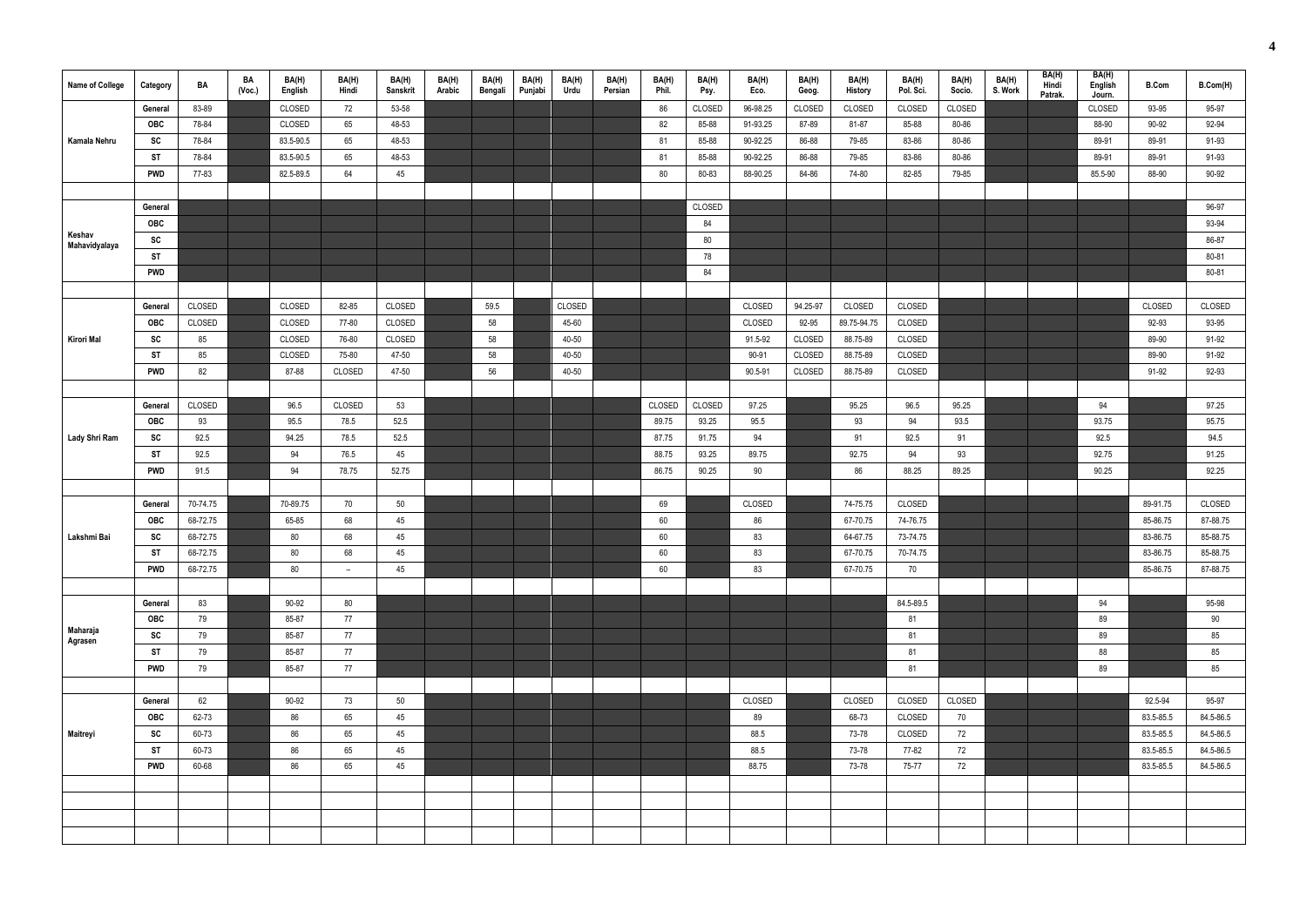| <b>Name of College</b> | Category       | BA       | BA<br>(Voc.) | BA(H)<br>English | BA(H)<br>Hindi | BA(H)<br>Sanskrit | BA(H)<br>Arabic | BA(H)<br>Bengali | BA(H)<br>Punjabi | BA(H)<br>Urdu | BA(H)<br>Persian | BA(H)<br>Phil. | BA(H)<br>Psy. | BA(H)<br>Eco. | BA(H)<br>Geog. | BA(H)<br>History | BA(H)<br>Pol. Sci. | BA(H)<br>Socio. | BA(H)<br>S. Work | BA(H)<br>Hindi<br>Patrak. | BA(H)<br>English<br>Journ. | <b>B.Com</b> | B.Com(H) |
|------------------------|----------------|----------|--------------|------------------|----------------|-------------------|-----------------|------------------|------------------|---------------|------------------|----------------|---------------|---------------|----------------|------------------|--------------------|-----------------|------------------|---------------------------|----------------------------|--------------|----------|
|                        |                |          |              |                  |                |                   |                 |                  |                  |               |                  |                |               |               |                |                  |                    |                 |                  |                           |                            |              |          |
|                        | General        | 78       |              | 87               | 61             | 45                |                 |                  | 49               |               |                  | 69             | 89.5          |               |                | 71               | 76                 |                 |                  |                           |                            | 89           | 91       |
|                        | OBC            | $\sim$   |              | $\overline{a}$   | $ \,$          | $\sim$            |                 |                  | $\overline{a}$   |               |                  | $\sim$         | $\sim$        |               |                | $ \,$            | $\sim$             |                 |                  |                           |                            | $ \,$        | $ \,$    |
| Mata Sundri            | SC             | 73       |              | 82               | 56             | 40                |                 |                  | 44               |               |                  | 64             | 84.5          |               |                | 66               | 71                 |                 |                  |                           |                            | 84           | 86       |
|                        | <b>ST</b>      | 73       |              | 82               | 56             | 40                |                 |                  | 44               |               |                  | 64             | 84.5          |               |                | 66               | 71                 |                 |                  |                           |                            | 84           | 86       |
|                        | <b>PWD</b>     | 68       |              | 77               | 51             | 40                |                 |                  | 40               |               |                  | 59             | 79.5          |               |                | 61               | 66                 |                 |                  |                           |                            | 79           | 81       |
|                        |                |          |              |                  |                |                   |                 |                  |                  |               |                  |                |               |               |                |                  |                    |                 |                  |                           |                            |              |          |
|                        | General        | 91-93    |              | 95.75-96.25      | 81-85          | 65                |                 | 57               |                  |               |                  | 91             |               | 96-96.75      | 95             | 94.5-96.5        | CLOSED             | 94.5            |                  |                           |                            |              |          |
|                        | OBC            | 87-89    |              | 93.75-94.75      | 77-81          | 63                |                 | 52               |                  |               |                  | 87             |               | 92-92.75      | 92.75          | CLOSED           | CLOSED             | 91.5            |                  |                           |                            |              |          |
| Miranda House          | SC             | 83-85    |              | 91-92            | 76-80          | 60                |                 | 52               |                  |               |                  | 84             |               | 89-89.75      | 91.5           | 86.5             | 92                 | 88              |                  |                           |                            |              |          |
|                        | <b>ST</b>      | CLOSED   |              | 92.5-93          | 76-80          | 60                |                 | 52               |                  |               |                  | CLOSED         |               | 89-89.75      | CLOSED         | CLOSED           | CLOSED             | CLOSED          |                  |                           |                            |              |          |
|                        | <b>PWD</b>     | 83       |              | 90               | CLOSED         | 60                |                 | 52               |                  |               |                  | 87             |               | CLOSED        | 88             | 88               | 90                 | 90              |                  |                           |                            |              |          |
|                        |                |          |              |                  |                |                   |                 |                  |                  |               |                  |                |               |               |                |                  |                    |                 |                  |                           |                            |              |          |
|                        | General        | 60-85    |              | 87-91            | 70-75          | 46-50             |                 |                  |                  |               |                  |                |               | 94-95         |                | 80-85            | 85-90              |                 |                  |                           |                            | 91-98        | 94-99.5  |
|                        | OBC            | 59-80    |              | 85-88            | 63-65          | 45-48             |                 |                  |                  |               |                  |                |               | 86            |                | 73-80            | 79-84              |                 |                  |                           |                            | 84-91        | 89-91    |
| Moti Lal Nehru         | SC             | 58-75    |              | 85               | 60             | 45                |                 |                  |                  |               |                  |                |               | 85            |                | 70               | 80                 |                 |                  |                           |                            | 78           | 78       |
|                        | <b>ST</b>      | 58-75    |              | 85               | 55             | 45                |                 |                  |                  |               |                  |                |               | 85            |                | 70               | 70-75              |                 |                  |                           |                            | 73           | 70       |
|                        | <b>PWD</b>     | 58-75    |              | 85               | 55             | 45                |                 |                  |                  |               |                  |                |               | 85            |                | 72               | 70-75              |                 |                  |                           |                            | 73           | 78       |
|                        |                |          |              |                  |                |                   |                 |                  |                  |               |                  |                |               |               |                |                  |                    |                 |                  |                           |                            |              |          |
|                        |                |          |              |                  |                |                   |                 |                  |                  |               |                  |                |               |               |                |                  |                    |                 |                  |                           |                            |              |          |
|                        | General        | 75       |              | 92               | 65             |                   |                 |                  |                  |               |                  |                |               |               |                | 72-75            | 77-81              |                 |                  |                           |                            | 89-97        | 90-98    |
| Moti Lal Nehru         | OBC            | 73       |              | 88               | 60             |                   |                 |                  |                  |               |                  |                |               |               |                | 70-75            | 75-79              |                 |                  |                           |                            | 86-94        | 88-96    |
| (Eve.)                 | SC             | 70       |              | 75               | 58             |                   |                 |                  |                  |               |                  |                |               |               |                | 67               | 70                 |                 |                  |                           |                            | 84           | 86       |
|                        | <b>ST</b>      | 70       |              | 80               | 55             |                   |                 |                  |                  |               |                  |                |               |               |                | 67               | 70                 |                 |                  |                           |                            | 84           | 86       |
|                        | <b>PWD</b>     | 65       |              | 70               | 50             |                   |                 |                  |                  |               |                  |                |               |               |                | 60               | 60                 |                 |                  |                           |                            | 80           | 82       |
|                        |                |          |              |                  |                |                   |                 |                  |                  |               |                  |                |               |               |                |                  |                    |                 |                  |                           |                            |              |          |
|                        | General        | 75       |              | 86.5             | 69             | 54                |                 |                  |                  |               |                  |                |               | 93.5          |                | 79               | 84                 |                 |                  |                           |                            | 90           | 93.5     |
|                        | OBC            | 65       |              | 81               | 65             | 48                |                 |                  |                  |               |                  |                |               | 83            |                | 74               | 78                 |                 |                  |                           |                            | 80           | 83.5     |
| P.G.D.A.V.             | SC             | 63       |              | 72               | CLOSED         | 48                |                 |                  |                  |               |                  |                |               | 77            |                | 65               | CLOSED             |                 |                  |                           |                            | 75           | 78.5     |
|                        | <b>ST</b>      | 58       |              | 62               | CLOSED         | 48                |                 |                  |                  |               |                  |                |               | 65            |                | 60               | CLOSED             |                 |                  |                           |                            | 65           | 68.5     |
|                        | <b>PWD</b>     | 50       |              | 60               | 55             | 45                |                 |                  |                  |               |                  |                |               | 60            |                | 55               | 60                 |                 |                  |                           |                            | 58           | 60       |
|                        |                |          |              |                  |                |                   |                 |                  |                  |               |                  |                |               |               |                |                  |                    |                 |                  |                           |                            |              |          |
|                        | General<br>OBC | 72<br>70 |              |                  | 64<br>61       |                   |                 |                  |                  |               |                  |                |               |               |                |                  | 75<br>68           |                 |                  |                           |                            | 85<br>79     | 89<br>83 |
| P.G.D.A.V.(Eve.)       | SC             | 68       |              |                  | 60             |                   |                 |                  |                  |               |                  |                |               |               |                |                  | 62                 |                 |                  |                           |                            | 74           | 79       |
|                        | <b>ST</b>      | 67       |              |                  | 59             |                   |                 |                  |                  |               |                  |                |               |               |                |                  | 60                 |                 |                  |                           |                            | 73           | 78       |
|                        | <b>PWD</b>     | 60       |              |                  | $55\,$         |                   |                 |                  |                  |               |                  |                |               |               |                |                  | 55                 |                 |                  |                           |                            | 65           | 70       |
|                        |                |          |              |                  |                |                   |                 |                  |                  |               |                  |                |               |               |                |                  |                    |                 |                  |                           |                            |              |          |
|                        | General        | 77-79    |              | 87-89            | 70             | 55                |                 |                  |                  |               |                  |                |               | $\sim$        |                | 80-83            | $\sim$             |                 |                  |                           |                            |              | 93-98    |
|                        | OBC            | 72-74    |              | 81-83            | 64             | 50                |                 |                  |                  |               |                  |                |               | 80            |                | 75-78            | 75-80              |                 |                  |                           |                            |              | 87-92    |
| Rajdhani               | SC             | 66       |              | 77               | 64             | 50                |                 |                  |                  |               |                  |                |               | 75            |                | $ \,$            | $-$                |                 |                  |                           |                            |              | 80-87    |
|                        | <b>ST</b>      | 66       |              | 76               | 60             | 50                |                 |                  |                  |               |                  |                |               | 75            |                | 62-65            | 70-75              |                 |                  |                           |                            |              | 80-87    |
|                        | <b>PWD</b>     | 65       |              | $\sim$           | 63             | $50\,$            |                 |                  |                  |               |                  |                |               | 75            |                | 60               | 70-75              |                 |                  |                           |                            |              | 70-83    |
|                        |                |          |              |                  |                |                   |                 |                  |                  |               |                  |                |               |               |                |                  |                    |                 |                  |                           |                            |              |          |
|                        |                |          |              |                  |                |                   |                 |                  |                  |               |                  |                |               |               |                |                  |                    |                 |                  |                           |                            |              |          |
|                        |                |          |              |                  |                |                   |                 |                  |                  |               |                  |                |               |               |                |                  |                    |                 |                  |                           |                            |              |          |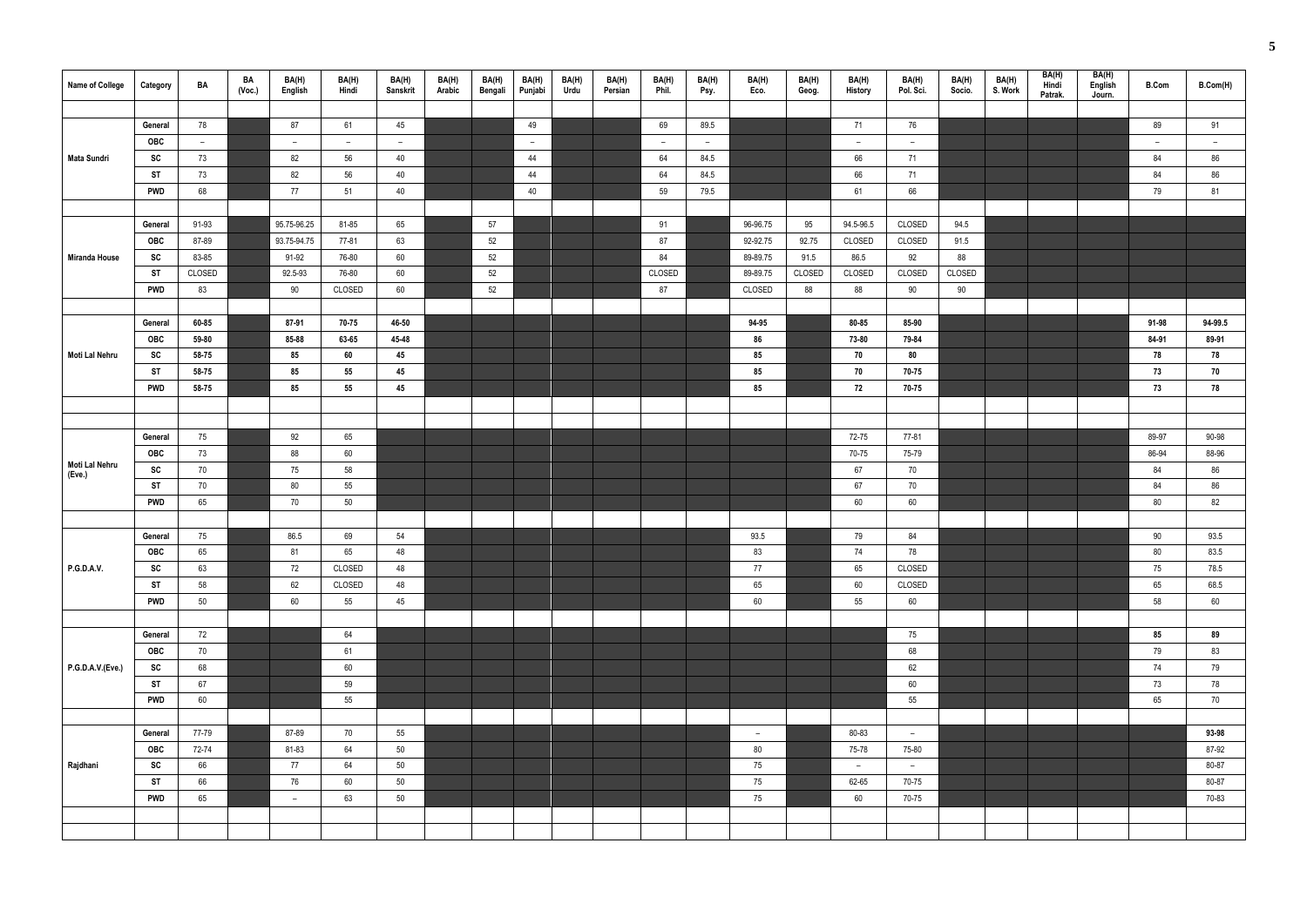| Name of College                    | Category   | BA       | BA<br>(Voc.) | BA(H)<br>English | BA(H)<br>Hindi | BA(H)<br>Sanskrit | BA(H)<br>Arabic | BA(H)<br>Bengali | BA(H)<br>Punjabi | BA(H)<br>Urdu | BA(H)<br>Persian | BA(H)<br>Phil. | BA(H)<br>Psy. | BA(H)<br>Eco. | BA(H)<br>Geog. | BA(H)<br><b>History</b> | BA(H)<br>Pol. Sci. | BA(H)<br>Socio. | BA(H)<br>S. Work | BA(H)<br>Hindi<br>Patrak. | BA(H)<br>English<br>Journ. | <b>B.Com</b> | B.Com(H)      |
|------------------------------------|------------|----------|--------------|------------------|----------------|-------------------|-----------------|------------------|------------------|---------------|------------------|----------------|---------------|---------------|----------------|-------------------------|--------------------|-----------------|------------------|---------------------------|----------------------------|--------------|---------------|
|                                    | General    | 82       |              | 87               | 70             |                   |                 |                  |                  |               |                  |                |               |               |                | 80                      | CLOSED             |                 |                  | 88                        |                            | 93           | 95            |
|                                    | <b>OBC</b> | 80       |              | 82               | 69             |                   |                 |                  |                  |               |                  |                |               |               |                | 77                      | 80                 |                 |                  | 85                        |                            | 88           | 89            |
| Ram Lal Anand                      | SC         | 78       |              | 82               | 69             |                   |                 |                  |                  |               |                  |                |               |               |                | 77                      | 80                 |                 |                  | 85                        |                            | 82           | 85            |
|                                    | ST         | 78       |              | 82               | 69             |                   |                 |                  |                  |               |                  |                |               |               |                | 77                      | 80                 |                 |                  | 85                        |                            | 81           | 83            |
|                                    | <b>PWD</b> | 80       |              | $80\,$           | 69             |                   |                 |                  |                  |               |                  |                |               |               |                | 77                      | $80\,$             |                 |                  | 85                        |                            | 78           | 82            |
|                                    |            |          |              |                  |                |                   |                 |                  |                  |               |                  |                |               |               |                |                         |                    |                 |                  |                           |                            |              |               |
|                                    | General    | 81       |              | 86               | 75             |                   |                 |                  |                  |               |                  |                |               | 93.5          |                |                         | 84                 |                 |                  |                           |                            | 92           | 93            |
|                                    | <b>OBC</b> | 75       |              | 80               | 69             |                   |                 |                  |                  |               |                  |                |               | 87.5          |                |                         | 78                 |                 |                  |                           |                            | 86           | 87            |
| Ram Lal Anand<br>(Eve.)            | SC         | 72       |              | 77               | 66             |                   |                 |                  |                  |               |                  |                |               | 84.5          |                |                         | 75                 |                 |                  |                           |                            | 83           | 84            |
|                                    | <b>ST</b>  | 72       |              | 77               | 66             |                   |                 |                  |                  |               |                  |                |               | 84.5          |                |                         | 75                 |                 |                  |                           |                            | 83           | 84            |
|                                    | <b>PWD</b> | 72       |              | 77               | 66             |                   |                 |                  |                  |               |                  |                |               | 84.5          |                |                         | 75                 |                 |                  |                           |                            | 83           | 84            |
|                                    |            |          |              |                  |                |                   |                 |                  |                  |               |                  |                |               |               |                |                         |                    |                 |                  |                           |                            |              |               |
|                                    | General    | CLOSED   |              | CLOSED           | CLOSED         | 62-65             |                 |                  |                  |               |                  |                |               | 95.5-96.5     |                | CLOSED                  | CLOSED             |                 |                  |                           |                            | 95.75-97.75  | CLOSED        |
|                                    | <b>OBC</b> | 85-92    |              | CLOSED           | 71-85          | 60-63             |                 |                  |                  |               |                  |                |               | 93.25-94.25   |                | 88.25-92.75             | 90-93              |                 |                  |                           |                            | CLOSED       | CLOSED        |
| Ramjas                             | SC         | CLOSED   |              | CLOSED           | 69-83          | 58-60             |                 |                  |                  |               |                  |                |               | 90-91         |                | 85.25-90.75             | 88-91              |                 |                  |                           |                            | 87-88        | 88-90         |
|                                    | ST         | 82-88    |              | CLOSED           | 69-83          | 58-60             |                 |                  |                  |               |                  |                |               | 89-90         |                | 85.75-90.99             | 89-92              |                 |                  |                           |                            | 83-85        | 85-87         |
|                                    | <b>PWD</b> | CLOSED   |              | CLOSED           | CLOSED         | 58-60             |                 |                  |                  |               |                  |                |               | 90-91         |                | CLOSED                  | 85-88              |                 |                  |                           |                            | 88-90        | 90-92         |
|                                    |            |          |              |                  |                |                   |                 |                  |                  |               |                  |                |               |               |                |                         |                    |                 |                  |                           |                            |              |               |
|                                    | General    | 78-79.75 |              | 92-92.75         | 72-74.75       | 46                |                 |                  |                  | 45            |                  |                |               | CLOSED        |                | 78-79.75                | 83.75-84.75        |                 |                  |                           |                            | CLOSED       | CLOSED        |
|                                    | <b>OBC</b> | 75-76.75 |              | 89-90.75         | 69-71.75       | 45                |                 |                  |                  | 45            |                  |                |               | 88-89.75      |                | 73-74.75                | 81.75-82.75        |                 |                  |                           |                            | 85-86.75     | 88-89.75      |
| Satyawati Co-Ed.                   | SC         | 70-70.75 |              | 83-84.75         | 68-69.75       | 44                |                 |                  |                  | 43            |                  |                |               | 74-74.75      |                | 70-72.75                | 77-77.75           |                 |                  |                           |                            | 68-69.75     | 74-74.75      |
|                                    | <b>ST</b>  | 69-71.75 |              | 83-84.75         | 68-69.75       | 44                |                 |                  |                  | 43            |                  |                |               | 72-74.75      |                | 70-72.75                | 77-77.75           |                 |                  |                           |                            | 67-69.75     | 72-74.75      |
|                                    | <b>PWD</b> | 68       |              | CLOSED           | CLOSED         | 44                |                 |                  |                  | 40            |                  |                |               | 68            |                | 68                      | 74                 |                 |                  |                           |                            | 63           | 65            |
|                                    |            |          |              |                  |                |                   |                 |                  |                  |               |                  |                |               |               |                |                         |                    |                 |                  |                           |                            |              |               |
|                                    | General    | 71-81    |              | 85-86.75         | 68             |                   |                 |                  |                  |               |                  |                |               | 91-91.75      |                | 75                      | CLOSED             |                 |                  |                           |                            | 89-89.75     | 91-91.75      |
|                                    | <b>OBC</b> | 69-77    |              | 80-83.75         | 65             |                   |                 |                  |                  |               |                  |                |               | 85-88.75      |                | 70                      | 71.75              |                 |                  |                           |                            | 83-84.75     | 86.87.75      |
| Satyawati (Eve.)                   | SC         | 59-69    |              | 75               | 62             |                   |                 |                  |                  |               |                  |                |               | 75            |                | 67                      | 67.75              |                 |                  |                           |                            | 66           | 72            |
|                                    | <b>ST</b>  | 59-67    |              | 75               | 62             |                   |                 |                  |                  |               |                  |                |               | 72            |                | 67                      | 67.75              |                 |                  |                           |                            | 65           | 72            |
|                                    | <b>PWD</b> | 60       |              | 60               | 55             |                   |                 |                  |                  |               |                  |                |               | $60\,$        |                | $60\,$                  | 60                 |                 |                  |                           |                            | $60\,$       | 60            |
|                                    |            |          |              |                  |                |                   |                 |                  |                  |               |                  |                |               |               |                |                         |                    |                 |                  |                           |                            |              |               |
|                                    | General    | CLOSED   |              | CLOSED           | 70             |                   |                 |                  |                  |               |                  |                |               | 96            | CLOSED         | CLOSED                  | CLOSED             |                 |                  |                           |                            | CLOSED       | 96            |
| <b>Shaheed Bhagat</b>              | <b>OBC</b> | CLOSED   |              | CLOSED           | CLOSED         |                   |                 |                  |                  |               |                  |                |               | CLOSED        | CLOSED         | CLOSED                  | CLOSED             |                 |                  |                           |                            | CLOSED       | CLOSED        |
| Singh                              | SC         | CLOSED   |              | CLOSED           | CLOSED         |                   |                 |                  |                  |               |                  |                |               | CLOSED        | CLOSED         | CLOSED                  | CLOSED             |                 |                  |                           |                            | CLOSED       | CLOSED        |
|                                    | <b>ST</b>  | CLOSED   |              | CLOSED           | CLOSED         |                   |                 |                  |                  |               |                  |                |               | CLOSED        | CLOSED         | CLOSED                  | CLOSED             |                 |                  |                           |                            | CLOSED       | CLOSED        |
|                                    | <b>PWD</b> | CLOSED   |              | CLOSED           | CLOSED         |                   |                 |                  |                  |               |                  |                |               | CLOSED        | CLOSED         | CLOSED                  | CLOSED             |                 |                  |                           |                            | CLOSED       | CLOSED        |
|                                    |            |          |              |                  |                |                   |                 |                  |                  |               |                  |                |               |               |                |                         |                    |                 |                  |                           |                            |              |               |
|                                    | General    | 73-78    |              |                  |                |                   |                 |                  |                  |               |                  |                |               |               | 79             |                         | 80                 |                 |                  |                           |                            | 88           | <b>CLOSED</b> |
|                                    | <b>OBC</b> | 68-73    |              |                  |                |                   |                 |                  |                  |               |                  |                |               |               | 71             |                         | 72                 |                 |                  |                           |                            | 78           | 83            |
| <b>Shaheed Bhagat</b><br>Singh (E) | SC         | 63-65    |              |                  |                |                   |                 |                  |                  |               |                  |                |               |               | 64             |                         | CLOSED             |                 |                  |                           |                            | 65           | 70            |
|                                    | <b>ST</b>  | 63-65    |              |                  |                |                   |                 |                  |                  |               |                  |                |               |               | 66             |                         | 65                 |                 |                  |                           |                            | 55           | 60            |
|                                    | <b>PWD</b> | 60       |              |                  |                |                   |                 |                  |                  |               |                  |                |               |               | $60\,$         |                         | 60                 |                 |                  |                           |                            | 60           | 65            |
|                                    |            |          |              |                  |                |                   |                 |                  |                  |               |                  |                |               |               |                |                         |                    |                 |                  |                           |                            |              |               |
|                                    |            |          |              |                  |                |                   |                 |                  |                  |               |                  |                |               |               |                |                         |                    |                 |                  |                           |                            |              |               |
|                                    |            |          |              |                  |                |                   |                 |                  |                  |               |                  |                |               |               |                |                         |                    |                 |                  |                           |                            |              |               |
|                                    |            |          |              |                  |                |                   |                 |                  |                  |               |                  |                |               |               |                |                         |                    |                 |                  |                           |                            |              |               |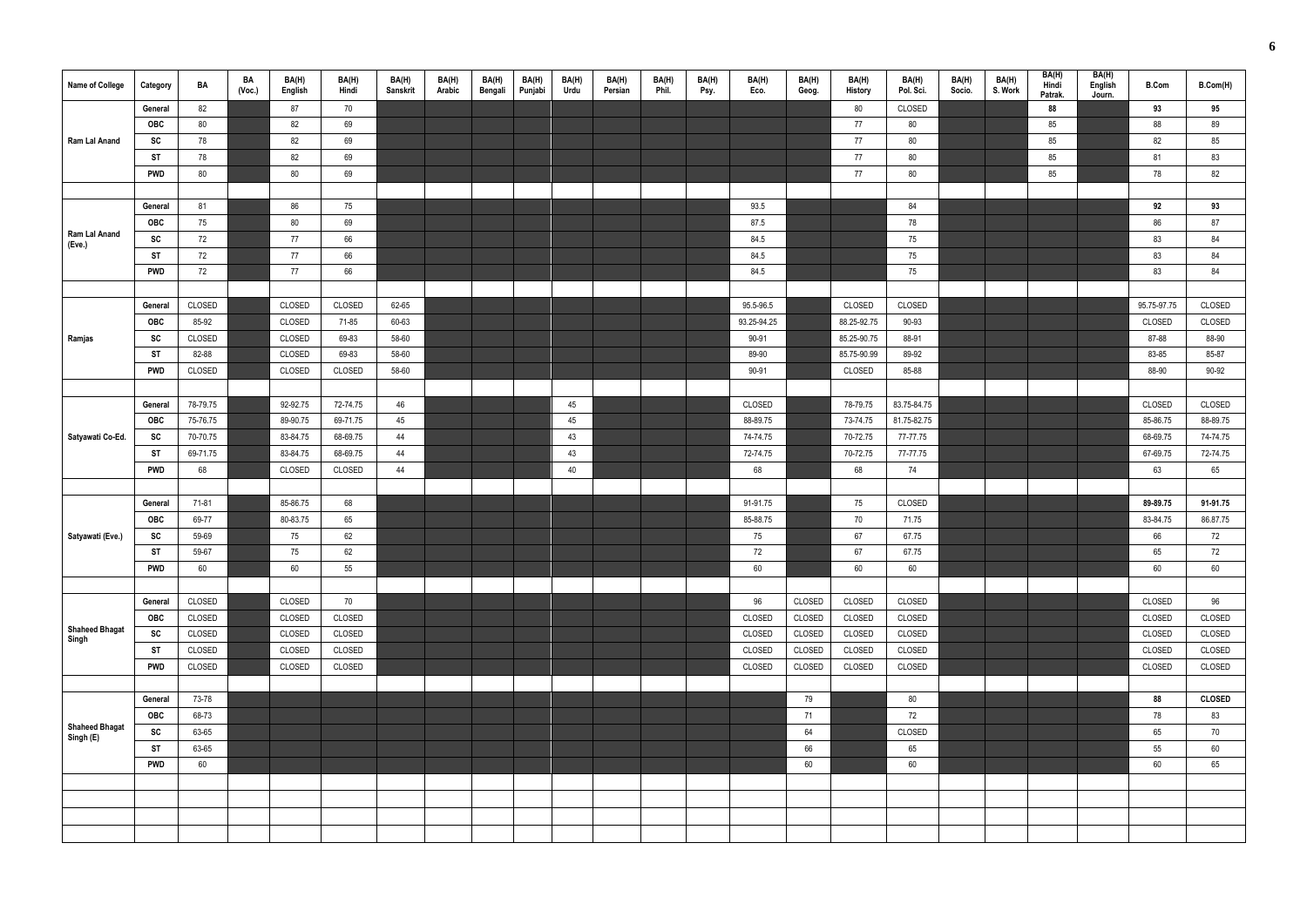| <b>Name of College</b> | Category   | BA     | BA<br>(Vec.) | BA(H)<br>English | BA(H)<br>Hindi | BA(H)<br>Sanskrit | BA(H)<br>Arabic | BA(H)<br>Bengali | BA(H)<br>Punjabi | BA(H)<br>Urdu | BA(H)<br>Persian | BA(H)<br>Phil. | BA(H)<br>Psy. | BA(H)<br>Eco. | BA(H)<br>Geog. | BA(H)<br>History | BA(H)<br>Pol. Sci.       | BA(H)<br>Socio. | BA(H)<br>S. Work | BA(H)<br>Hindi<br>Patrak. | BA(H)<br>English<br>Journ. | <b>B.Com</b>             | B.Com(H)  |
|------------------------|------------|--------|--------------|------------------|----------------|-------------------|-----------------|------------------|------------------|---------------|------------------|----------------|---------------|---------------|----------------|------------------|--------------------------|-----------------|------------------|---------------------------|----------------------------|--------------------------|-----------|
|                        | General    |        |              |                  |                |                   |                 |                  |                  |               |                  |                |               | $-$           |                |                  |                          |                 |                  |                           |                            |                          | 97.25-99  |
| Shri Ram Coll. of      | OBC        |        |              |                  |                |                   |                 |                  |                  |               |                  |                |               | $ \,$         |                |                  |                          |                 |                  |                           |                            |                          | 95-96.25  |
| Commerce.              | SC         |        |              |                  |                |                   |                 |                  |                  |               |                  |                |               | $ \,$         |                |                  |                          |                 |                  |                           |                            |                          | 92.5-94.5 |
|                        | <b>ST</b>  |        |              |                  |                |                   |                 |                  |                  |               |                  |                |               | 91-92         |                |                  |                          |                 |                  |                           |                            |                          | 87-88.75  |
|                        | <b>PWD</b> |        |              |                  |                |                   |                 |                  |                  |               |                  |                |               | 94-95.75      |                |                  |                          |                 |                  |                           |                            |                          | 90        |
|                        |            |        |              |                  |                |                   |                 |                  |                  |               |                  |                |               |               |                |                  |                          |                 |                  |                           |                            |                          |           |
|                        | General    |        |              |                  |                |                   |                 |                  |                  |               |                  |                |               | 96            |                |                  |                          |                 |                  |                           |                            | 94                       | 95.75     |
| S.G.G.S. Coll. of      | OBC        |        |              |                  |                |                   |                 |                  |                  |               |                  |                |               | $-$           |                |                  |                          |                 |                  |                           |                            | $\overline{\phantom{a}}$ | $ \,$     |
| Commerce.              | SC         |        |              |                  |                |                   |                 |                  |                  |               |                  |                |               | 85            |                |                  |                          |                 |                  |                           |                            | 82                       | 84        |
|                        | <b>ST</b>  |        |              |                  |                |                   |                 |                  |                  |               |                  |                |               | 75            |                |                  |                          |                 |                  |                           |                            | 70                       | 75        |
|                        | <b>PWD</b> |        |              |                  |                |                   |                 |                  |                  |               |                  |                |               | 78            |                |                  |                          |                 |                  |                           |                            | 77                       | 80        |
|                        |            |        |              |                  |                |                   |                 |                  |                  |               |                  |                |               |               |                |                  |                          |                 |                  |                           |                            |                          |           |
|                        | General    | 90-91  |              | 94.25-95.5       | 83             |                   |                 |                  | 72               |               |                  |                |               | CLOSED        |                | 90-91            | CLOSED                   |                 |                  |                           |                            | 96.25                    | CLOSED    |
|                        | <b>OBC</b> | $\sim$ |              | $ \,$            | $ \,$          |                   |                 |                  | $ \,$            |               |                  |                |               | $-$           |                | $ \,$            | $ \,$                    |                 |                  |                           |                            | $\sim$                   | $ \,$     |
| S.G.T.B. Khalsa        | SC         | 84     |              | 89               | 75             |                   |                 |                  | 50               |               |                  |                |               | CLOSED        |                | 83               | 85                       |                 |                  |                           |                            | CLOSED                   | CLOSED    |
|                        | <b>ST</b>  | 83     |              | 89               | 68             |                   |                 |                  | 40               |               |                  |                |               | 85            |                | 83               | 85                       |                 |                  |                           |                            | CLOSED                   | CLOSED    |
|                        | <b>PWD</b> | 83     |              | 89               | 80             |                   |                 |                  | 45               |               |                  |                |               | 90            |                | 83               | 85                       |                 |                  |                           |                            | 84                       | CLOSED    |
|                        |            |        |              |                  |                |                   |                 |                  |                  |               |                  |                |               |               |                |                  |                          |                 |                  |                           |                            |                          |           |
|                        | General    | 90     |              | 96               | 90             |                   |                 |                  | 53               |               |                  |                |               |               |                | 90               | 90                       |                 |                  | 92                        |                            | 92                       | 94        |
|                        | <b>OBC</b> | $ \,$  |              | $ \,$            | $ \,$          |                   |                 |                  | $-$              |               |                  |                |               |               |                | $ \,$            | $\overline{\phantom{a}}$ |                 |                  | $ \,$                     |                            | $\overline{\phantom{m}}$ | $-$       |
| S.G.N.D. Khalsa        | SC         | 85     |              | 90               | 85             |                   |                 |                  | 50               |               |                  |                |               |               |                | 85               | 85                       |                 |                  | 87                        |                            | 85                       | 85        |
|                        | <b>ST</b>  | 85     |              | 90               | 85             |                   |                 |                  | 50               |               |                  |                |               |               |                | 85               | 85                       |                 |                  | 87                        |                            | 80                       | 80        |
|                        | <b>PWD</b> | 85     |              | 90               | 85             |                   |                 |                  | 50               |               |                  |                |               |               |                | 85               | 85                       |                 |                  | 87                        |                            | 80                       | 80        |
|                        |            |        |              |                  |                |                   |                 |                  |                  |               |                  |                |               |               |                |                  |                          |                 |                  |                           |                            |                          |           |
|                        | General    | 77-79  |              | CLOSED           | 71-74          | 45                |                 |                  |                  |               |                  |                |               | CLOSED        | CLOSED         | CLOSED           | CLOSED                   |                 |                  |                           |                            | 93                       | 95        |
|                        | OBC        | 75-77  |              | 84-86            | 69-72          | 45                |                 |                  |                  |               |                  |                |               | 88            | CLOSED         | 72.5-77.5        | CLOSED                   |                 |                  |                           |                            | 91                       | 93        |
| Shivaji                | <b>SC</b>  | 72-74  |              | 77-81            | 65             | 45                |                 |                  |                  |               |                  |                |               | 75            | CLOSED         | CLOSED           | CLOSED                   |                 |                  |                           |                            | 83                       | 86        |
|                        | <b>ST</b>  | 72-74  |              | 77-81            | 65             | 45                |                 |                  |                  |               |                  |                |               | 75            | CLOSED         | 71-76            | CLOSED                   |                 |                  |                           |                            | 83                       | 86        |
|                        | <b>PWD</b> | 70     |              | 76               | 65             | 45                |                 |                  |                  |               |                  |                |               | 75            | CLOSED         | CLOSED           | CLOSED                   |                 |                  |                           |                            | 86                       | 86        |
|                        |            |        |              |                  |                |                   |                 |                  |                  |               |                  |                |               |               |                |                  |                          |                 |                  |                           |                            |                          |           |
|                        | General    | 72     |              | 90               | 73             | 45                |                 |                  |                  |               |                  | CLOSED         | 89.75         | 91            |                | CLOSED           | 81                       |                 |                  |                           |                            | 88                       | 91        |
| Shyama Prasad          | OBC        | 69     |              | 85               | 68             | 45                |                 |                  |                  |               |                  | 62             | 80            | 86            |                | 65               | 77                       |                 |                  |                           |                            | 83.5                     | 86.5      |
| Mukherjee<br>College   | SC         | 69     |              | 85               | 68             | 45                |                 |                  |                  |               |                  | 63             | 80            | 86            |                | 64               | 77                       |                 |                  |                           |                            | 83.5                     | 86.5      |
|                        | <b>ST</b>  | 69     |              | 85               | 68             | 45                |                 |                  |                  |               |                  | 63             | 80            | 86            |                | 64               | 77                       |                 |                  |                           |                            | 83.5                     | 86.5      |
|                        | <b>PWD</b> | 67     |              | 90               | 68             | 45                |                 |                  |                  |               |                  | 63             | 85            | 86            |                | 65               | 81                       |                 |                  |                           |                            | 82.5                     | 86.5      |
|                        |            |        |              |                  |                |                   |                 |                  |                  |               |                  |                |               |               |                |                  |                          |                 |                  |                           |                            |                          |           |
|                        |            |        |              |                  |                |                   |                 |                  |                  |               |                  |                |               |               |                |                  |                          |                 |                  |                           |                            |                          |           |
|                        | General    | 78     |              | 85.5             | 75             |                   |                 |                  |                  |               |                  |                |               | 91            |                | 77               | CLOSED                   |                 |                  |                           |                            | 88                       | 90        |
|                        | OBC        | 73     |              | 78.5             | 69             |                   |                 |                  |                  |               |                  |                |               | 83            |                | 70               | 76                       |                 |                  |                           |                            | 78                       | 80        |
| Shyam Lal              | SC         | 68     |              | 75.5             | 67             |                   |                 |                  |                  |               |                  |                |               | 79            |                | 70               | CLOSED                   |                 |                  |                           |                            | 78                       | 80        |
|                        | ST         | 68     |              | 75.5             | 67             |                   |                 |                  |                  |               |                  |                |               | 79            |                | 70               | 72                       |                 |                  |                           |                            | 78                       | 80        |
|                        | <b>PWD</b> | 68     |              | 75.5             | 65             |                   |                 |                  |                  |               |                  |                |               | 79            |                | 70               | CLOSED                   |                 |                  |                           |                            | 78                       | 80        |
|                        |            |        |              |                  |                |                   |                 |                  |                  |               |                  |                |               |               |                |                  |                          |                 |                  |                           |                            |                          |           |
|                        |            |        |              |                  |                |                   |                 |                  |                  |               |                  |                |               |               |                |                  |                          |                 |                  |                           |                            |                          |           |
|                        |            |        |              |                  |                |                   |                 |                  |                  |               |                  |                |               |               |                |                  |                          |                 |                  |                           |                            |                          |           |